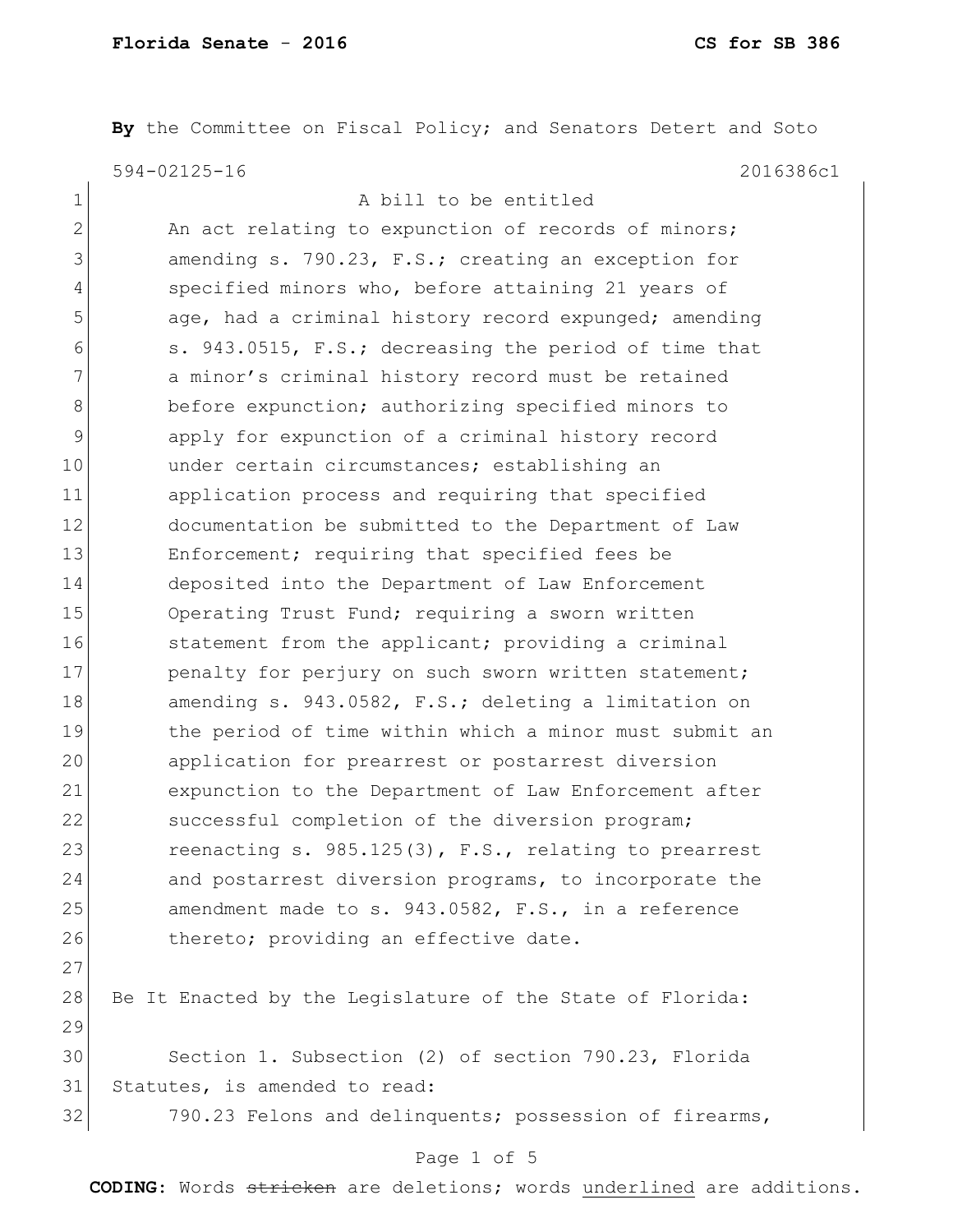|    | 594-02125-16<br>2016386c1                                        |
|----|------------------------------------------------------------------|
| 33 | ammunition, or electric weapons or devices unlawful.-            |
| 34 | (2) This section shall not apply to a person:                    |
| 35 | (a) Convicted of a felony whose civil rights and firearm         |
| 36 | authority have been restored.                                    |
| 37 | (b) Whose criminal history record has been expunged              |
| 38 | pursuant to s. 943.0515(1)(b).                                   |
| 39 | Section 2. Paragraph (b) of subsection (1) of section            |
| 40 | 943.0515, Florida Statutes, is amended to read:                  |
| 41 | 943.0515 Retention of criminal history records of minors.-       |
| 42 | (1)                                                              |
| 43 | (b) 1. If the minor is not classified as a serious or            |
| 44 | habitual juvenile offender or committed to a juvenile            |
| 45 | correctional facility or juvenile prison under chapter 985, the  |
| 46 | program shall retain the minor's criminal history record for 2 5 |
| 47 | years after the date the minor reaches 19 years of age, at which |
| 48 | time the record shall be expunged unless it meets the criteria   |
| 49 | of paragraph (2) (a) or paragraph (2) (b).                       |
| 50 | 2. A minor described in subparagraph 1. may apply to the         |
| 51 | department to have his or her criminal history record expunged   |
| 52 | before the minor reaches 21 years of age. To be eligible for     |
| 53 | expunction under this subparagraph, the minor must be 18 years   |
| 54 | of age or older and less than 21 years of age and have not been  |
| 55 | charged by the state attorney with or found to have committed    |
| 56 | any criminal offense within the 5-year period before the         |
| 57 | application date. The only offenses eligible to be expunged      |
| 58 | under this subparagraph are those that the minor committed       |
| 59 | before the minor reached 18 years of age. A criminal history     |
| 60 | record expunged under this subparagraph requires the approval of |
| 61 | the state attorney for each circuit in which an offense          |
|    |                                                                  |

## Page 2 of 5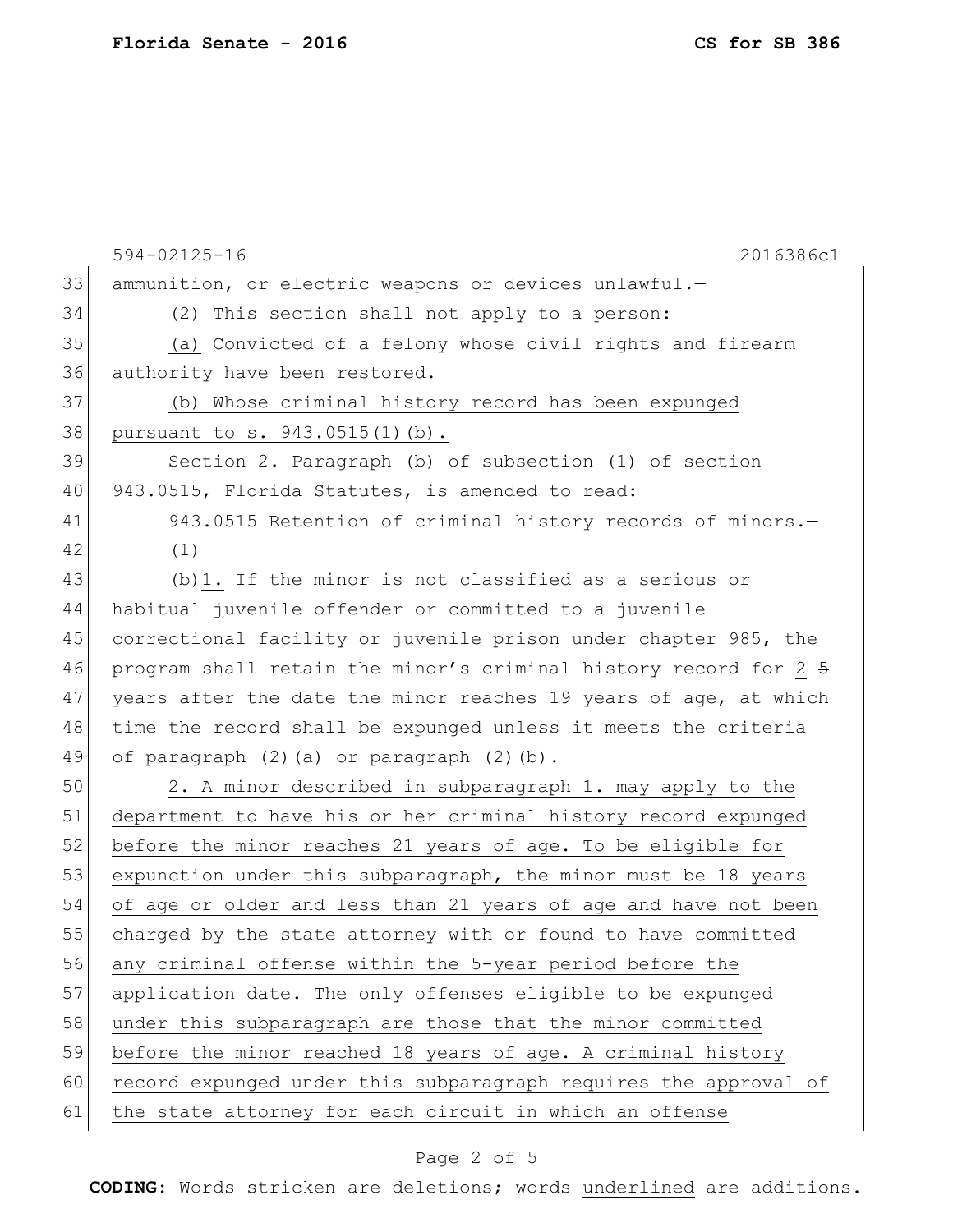594-02125-16 2016386c1 62 specified in the criminal history record occurred. A minor 63 seeking to expunge a criminal history record under this 64 subparagraph shall apply to the department for expunction in the 65 manner prescribed by rule. An application for expunction under 66 this subparagraph shall include: 67 a. A processing fee of \$75 to the department for placement 68 in the Department of Law Enforcement Operating Trust Fund, 69 unless such fee is waived by the executive director. 70 b. A full set of fingerprints of the applicant taken by a 71 law enforcement agency for purposes of identity verification. 72 c. A sworn, written statement from the minor seeking relief 73 that he or she is no longer under court supervision applicable 74 to the disposition of the arrest or alleged criminal activity to 75 which the application to expunge pertains and that he or she has 76 not been charged with or found to have committed a criminal 77 offense, in any jurisdiction of the state or within the United 78 States, within the 5-year period before the application date. 79 80 A person who knowingly provides false information on the sworn 81 statement required by this sub-subparagraph commits a 82 misdemeanor of the first degree, punishable as provided in s. 83 775.082 or s. 775.083. 84 3. A minor who applies, but who is not approved for early 85 expunction in accordance with subparagraph  $2.$ , shall have his or 86 her criminal history record expunged at age 21 if eligible under 87 subparagraph 1. 88 Section 3. Subsection (3) of section 943.0582, Florida 89 Statutes, is amended to read: 90 943.0582 Prearrest, postarrest, or teen court diversion

## Page 3 of 5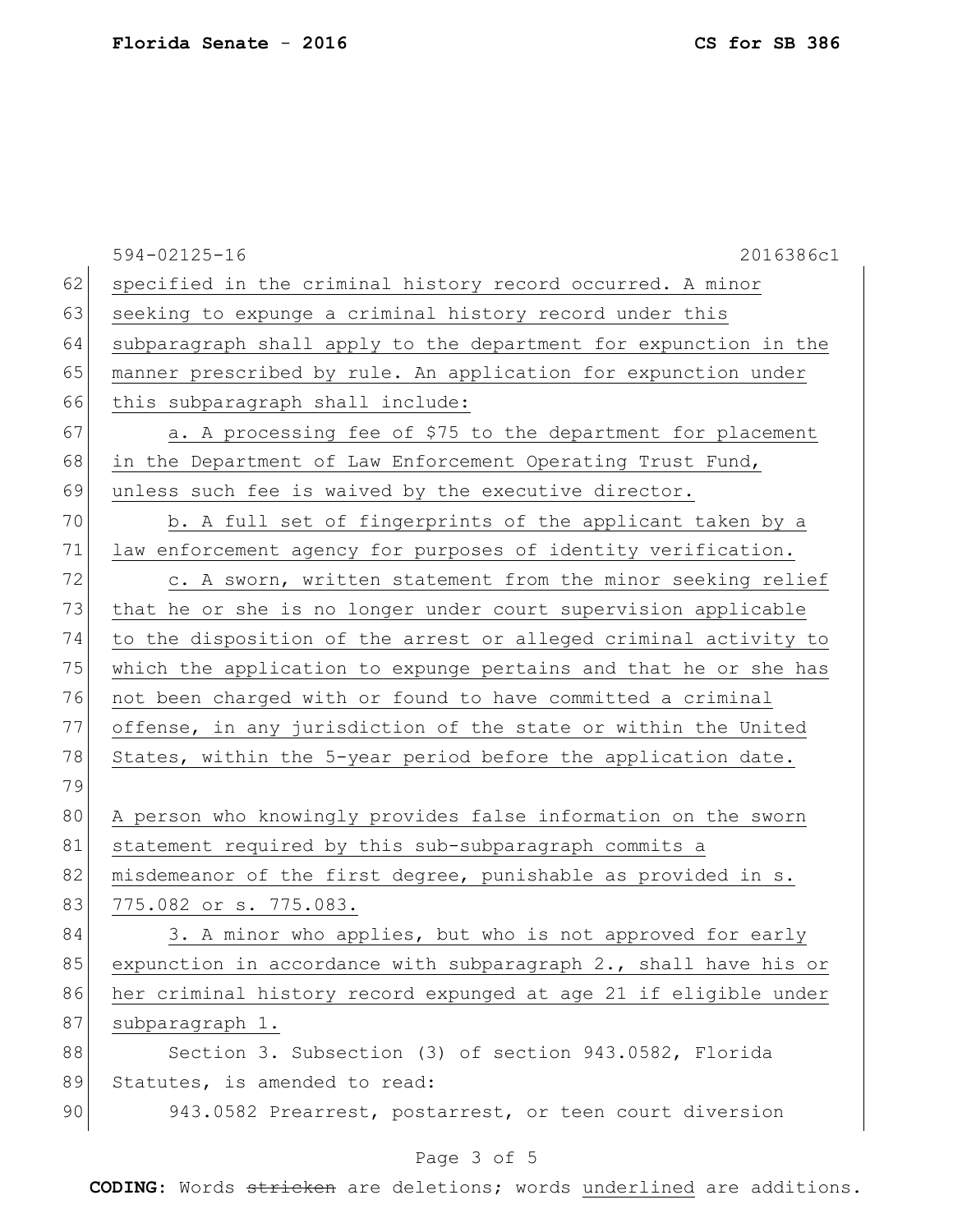594-02125-16 2016386c1 91 program expunction.-92 (3) The department shall expunge the nonjudicial arrest 93 record of a minor who has successfully completed a prearrest or 94 postarrest diversion program if that minor: 95 (a) Submits an application for prearrest or postarrest 96 diversion expunction, on a form prescribed by the department, 97 signed by the minor's parent or legal guardian, or by the minor 98 | if he or she has reached the age of majority at the time of 99 applying. 100 (b) Submits the application for prearrest or postarrest 101 diversion expunction no later than 12 months after completion of 102 the diversion program. 103 (b) (e) Submits to the department, with the application, an 104 official written statement from the state attorney for the 105 county in which the arrest occurred certifying that he or she 106 has successfully completed that county's prearrest or postarrest 107 diversion program, that his or her participation in the program 108 was based on an arrest for a nonviolent misdemeanor, and that he 109 or she has not otherwise been charged by the state attorney 110 with, or found to have committed, any criminal offense or 111 comparable ordinance violation.

112 (c) (d) Participated in a prearrest or postarrest diversion 113 program that expressly authorizes or permits such expunction-to  $114$  occur.

115 (d) (e) Participated in a prearrest or postarrest diversion program based on an arrest for a nonviolent misdemeanor that would not qualify as an act of domestic violence as that term is defined in s. 741.28.

119 (e) $(f)$  Has never been, before prior to filing the

## Page 4 of 5